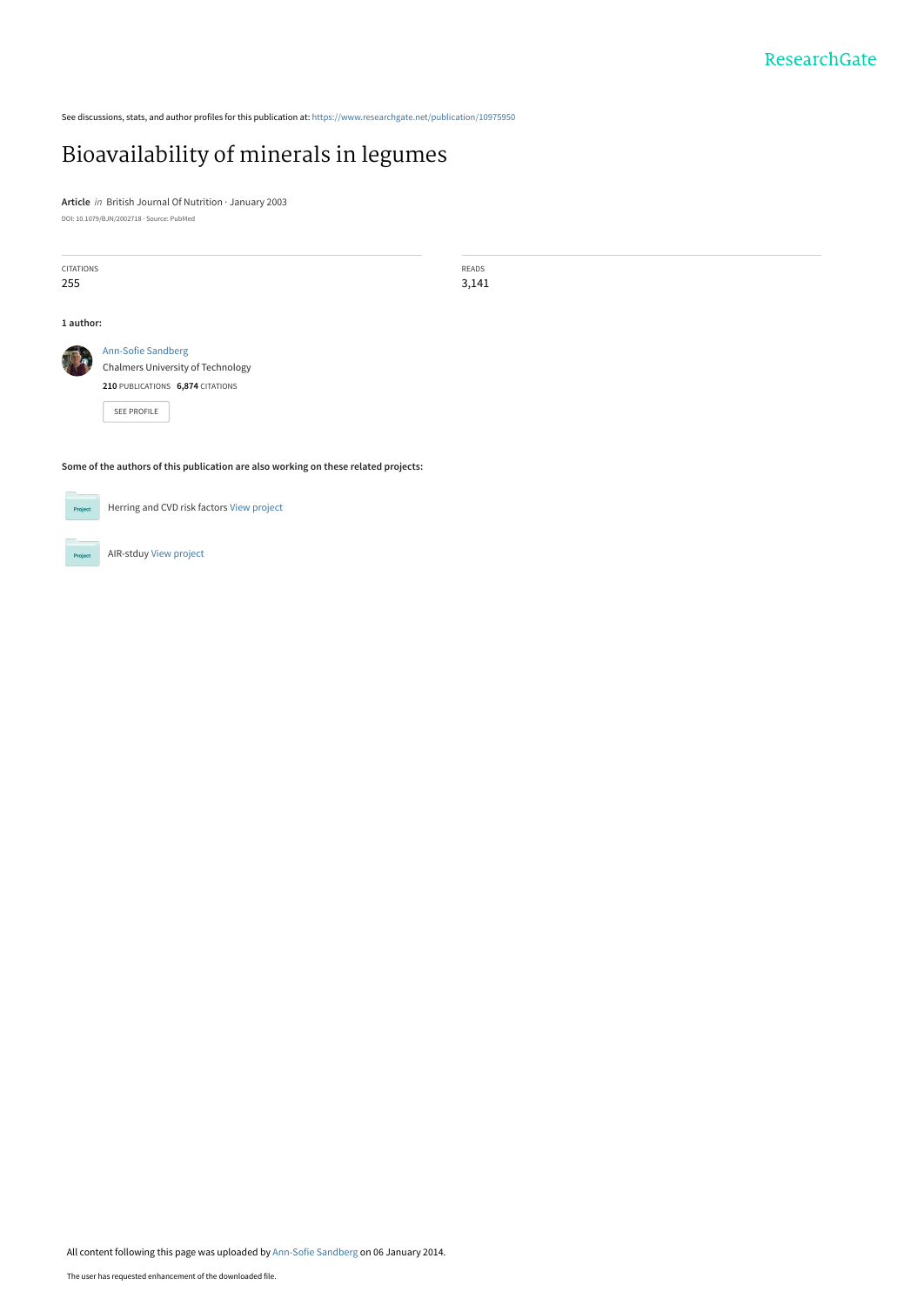British Journal of Nutrition (2002), 88, Suppl. 3, S281–S285 DOI: 10.1079/BJN/2002718  $© The Author 2002$ 

# Bioavailability of minerals in legumes

Ann-Sofie Sandberg\*

Department of Food Science, Chalmers University of Technology, PO Box 5401, SE 402 29 Göteborg, Sweden

The mineral content of legumes is generally high, but the bioavailability is poor due to the presence of phytate, which is a main inhibitor of Fe and Zn absorption. Some legumes also contain considerable amounts of Fe-binding polyphenols inhibiting Fe absorption. Furthermore, soya protein per se has an inhibiting effect on Fe absorption. Efficient removal of phytate, and probably also polyphenols, can be obtained by enzymatic degradation during food processing, either by increasing the activity of the naturally occurring plant phytases and polyphenol degrading enzymes, or by addition of enzyme preparations. Biological food processing techniques that increase the activity of the native enzymes are soaking, germination, hydrothermal treatment and fermentation. Food processing can be optimized towards highest phytate degradation provided that the optimal conditions for phytase activity in the plant is known. In contrast to cereals, some legumes have highest phytate degradation at neutral or alkaline pH. Addition of microbial enzyme preparations seems to be the most efficient for complete degradation during processing. Fe and Zn absorption have been shown to be low from legume-based diets. It has also been demonstrated that nutritional Fe deficiency reaches its greatest prevalence in populations subsisting on cereal- and legume-based diets. However, in a balanced diet containing animal protein a high intake of legumes is not considered a risk in terms of mineral supply. Furthermore, once phytate, and in certain legumes polyphenols, is degraded, legumes would become good sources of Fe and Zn as the content of these minerals is high.

Pulses: Minerals: Bioavailability: Phytate: Polyphenols: Oxalate

Legumes are rich sources of food proteins from plants and have provided a protein source for man since the earliest civilizations. Legumes are often advocated in Western diets because of their beneficial nutritional effects and because they are a low-cost source of protein. Pulses represent dry grain legumes for human consumption. The content of Fe and other minerals is generally high in legumes [\(Table 1\).](#page-2-0) However, the legumes also contain antinutritional factors, such as proteinase inhibitors, lectin, raffinose oligosaccharides, saponins, polyphenols and phytate. Antinutritional factors lower the nutritional value of a food by lowering the digestibility or bioavailability of nutrients. Phytate, and some of the degradation products of phytate, are well-known inhibitors of absorption of essential dietary minerals, in particular non-haem iron and Zn. Certain Fe-binding polyphenols are potent inhibitors of non-haem iron absorption.

The negative influence on Fe absorption is nutritionally the most important, especially in industrial products such as infant formulas, but more importantly in many developing countries where diet is based on cereal and legume products. Deficiency of Fe, and perhaps Zn, is highly prevalent in developing countries, but also in vulnerable groups with high requirements in industrialized countries, such as women of fertile age, infants and adolescents. The increased number of vegetarians among young people might lead to increased prevalence of Fe deficiency, because the mineral availability may be crucial in a vegetarian diet (McEndree et al. 1983; Helman & Darnton-Hill, 1987; Reddy & Sanders, 1990). In developing countries Fe deficiency, due to poor bioavailability, retards normal brain development in infants and affects the success of a pregnancy by increasing premature deliveries, as well as morbidity of mother and child at or around childbirth. Zn deficiency prevents normal child growth and greatly weakens the immune system, leading to more infections. Nutritional Fe deficiency reaches its greatest prevalence and severity in populations subsisting predominantly on cereal and legume diets (International Nutritional Anemia Consultative Group, 1982).

#### Phytate

Phytate (inositol hexaphosphate) constitutes  $1-3\%$  of cereal grains, legume seeds and nuts, and also occurs in low concentrations in roots, tubers and vegetables. In particular, wholegrain cereals and legumes have a high

<sup>\*</sup> Corresponding author: Dr Ann-Sofie Sandberg, tel +46 31 33 55 630, fax +46 31 83 37 82, email ann-sofie.sandberg@fsc.chalmers.se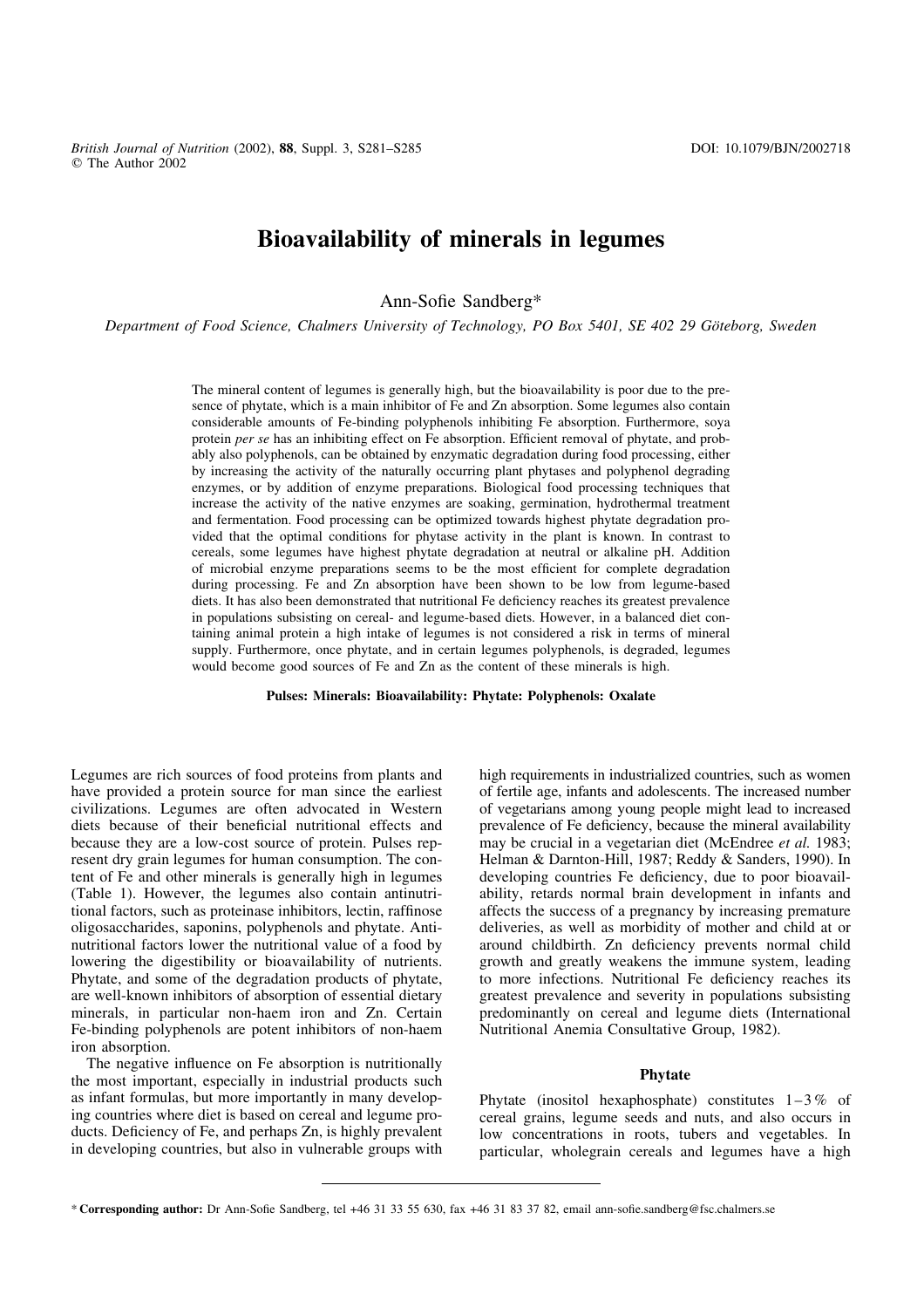<span id="page-2-0"></span>Table 1. Minerals (iron, zinc, calcium and magnesium; per 100 g of dry seed) in some pulses and soyabeans (from Fachmann et al. 2000)

|                      | Fe (mg) | $Zn$ (mg) | $Ca$ (mg) | Mg (mg) |
|----------------------|---------|-----------|-----------|---------|
| Phaseolus vulgaris   | 7.0     | $3-0$     | 197       | 250     |
| Peas (Pisum sativum) | 7.36    | 3.01      | 96        | 132     |
| Chickpeas            | 6.96    | 3.54      | 124       | 155     |
| Lentils              | 7.50    | 3.73      | 71        | 129     |
| Sovabeans            | 6.64    | 4.18      | 201       | 220     |

content of phytate but also of the minerals Zn, Fe and Mg. The phytate content of some legumes is shown in Table 2 and the mineral content in Table 1. In legume seeds, phytate is located in the protein bodies in the endosperm. Phytate occurs as a mineral complex, which is insoluble at the physiological pH of the intestine. It is considered antinutritional, causing reduced uptake in the human intestine of essential dietary minerals such as Fe, Zn and Ca. A dose-dependent inhibition of Fe, Zn and Ca absorption by phytate has been demonstrated in humans (Hallberg et al. 1989; Brune et al. 1992; Hurrell et al. 1992; Fredlund et al. 2002). Inositol pentaphosphate has also been identified as an inhibitor of Fe and Zn absorption (Lönnerdal et al. 1989; Sandström & Sandberg, 1992; Sandberg et al. 1999). Furthermore, it was found recently that inositol triand tetraphosphate contribute to the negative effect on Fe absorption of processed food containing a mixture of inositol phosphates (Sandberg et al. 1999), probably by interactions with the higher phosphorylated inositol phosphates.

#### Polyphenols

Certain polyphenols are able to complex-bind Fe, which make the complex-bound Fe unavailable for absorption (Brune et al. 1989; Hurrell et al. 1999). According to Brune *et al.* (1989) the amount of Fe-binding phenolic galloyl groups in foods roughly corresponds to the degree of inhibition of Fe absorption. Hurrell et al. (1999), however, concluded that all major types of food polyphenols can strongly inhibit dietary non-haem iron absorption.

Legumes contain varying amounts of polyphenols and generally the amounts are considered higher in the coloured seeds (reviewed by Salunkhe et al. 1982). Beans of the species Phaseolus vulgaris were found to contain high amounts of polyphenols (Paredes-Lopez & Harry, 1989), whereas the content of polyphenols in peas (*Pisum sativum*) is very low.

Table 2. Content of phytate-phosphorus in legumes (from Reddy et al. 1989)

| Legumes          | Phytate-P $(q/100q)$ |  |  |
|------------------|----------------------|--|--|
| Sovabeans        | $0.28 - 0.63$        |  |  |
| Red kidney beans | $0.34 - 0.58$        |  |  |
| Peas             | $0.06 - 0.33$        |  |  |
| Lentils          | $0.08 - 0.30$        |  |  |

### Oxalic acid

Oxalate salts are poorly soluble at intestinal pH and oxalic acid is known to decrease Ca absorption in monogastric animals (Allen, 1982). The effect of oxalate on Ca absorption in humans is less clear. Ca in spinach with a high oxalate content is very poorly absorbed (Heaney et al. 1988) while kale, a low-oxalate vegetable, exhibits excellent Ca absorbability (Heaney & Weaver, 1990). However, studies with calcium oxalate suggest that other factors in spinach contribute to the low Ca absorption (Heaney & Weaver, 1989). A certain amount of oxalic acid also occurs in phaseolus beans.

## Enzymatic degradation of phytate in legumes during food processing

Degradation of phytate can occur both during food processing and in the gastrointestinal tract. This degradation is of nutritional importance because it has been demonstrated that such controlled degradation improves the uptake of essential dietary minerals, i.e. Fe and Zn (Sandberg & Svanberg, 1991; Brune et al. 1992; Hurrell et al. 1992). Major efforts are therefore made to reduce the amount of phytate in foods by means of phytate-degrading enzymes, phytases, present naturally in the plant foods or present in yeasts or other micro-organisms used in food processing. These enzymes successively remove, one after the other, the six phosphorus groups attached to the inositol ring. Biotechnologically produced microbial phytase preparations are now commercially available and used for feed preparations. In the future, their use in food processing could be feasible. In order to substantially increase Fe absorption, phytate degradation has to be virtually complete. Recent findings suggest that the inositol penta-, tetra- and triphosphates must also be degraded in order to improve Fe absorption (Sandberg et al. 1999).

However, ascorbic acid is a potent enhancer of Fe absorption, which can counteract the inhibitory effect of phytate (Hallberg et al. 1989; Siegenberg et al. 1991). Increasing the ascorbic acid in phytate-containing meals is thus another means of improving Fe absorption. Certain other organic acids formed during fermentation may also improve Fe absorption. Heat treatment of plant foods, on the other hand, often reduces the bioavailability due to inactivation of the enzyme phytase and destruction of ascorbic acid (reviewed by Sandberg, 1996).

Biological food-processing techniques that increase the activity of native enzymes of cereals and legumes are: soaking, germination, hydrothermal processing and fermentation. During germination, phytase enzymes are synthesized or activated. Lactic fermentation leads to lowering of pH as a consequence of bacterial production of organic acids, mainly lactic acid, which is favourable for cereal phytase activity (Sandberg, 2002). The microorganisms (e.g. fungi) of the starter culture used in fermentation, in some cases, exert phytase activity. However, in contrast to fungi and yeast, Lactobacillus sp. was not found to produce phytase (Fredrikson et al. 2002b).

To optimize the food process to increase mineral availability by phytate degradation, it is essential to know the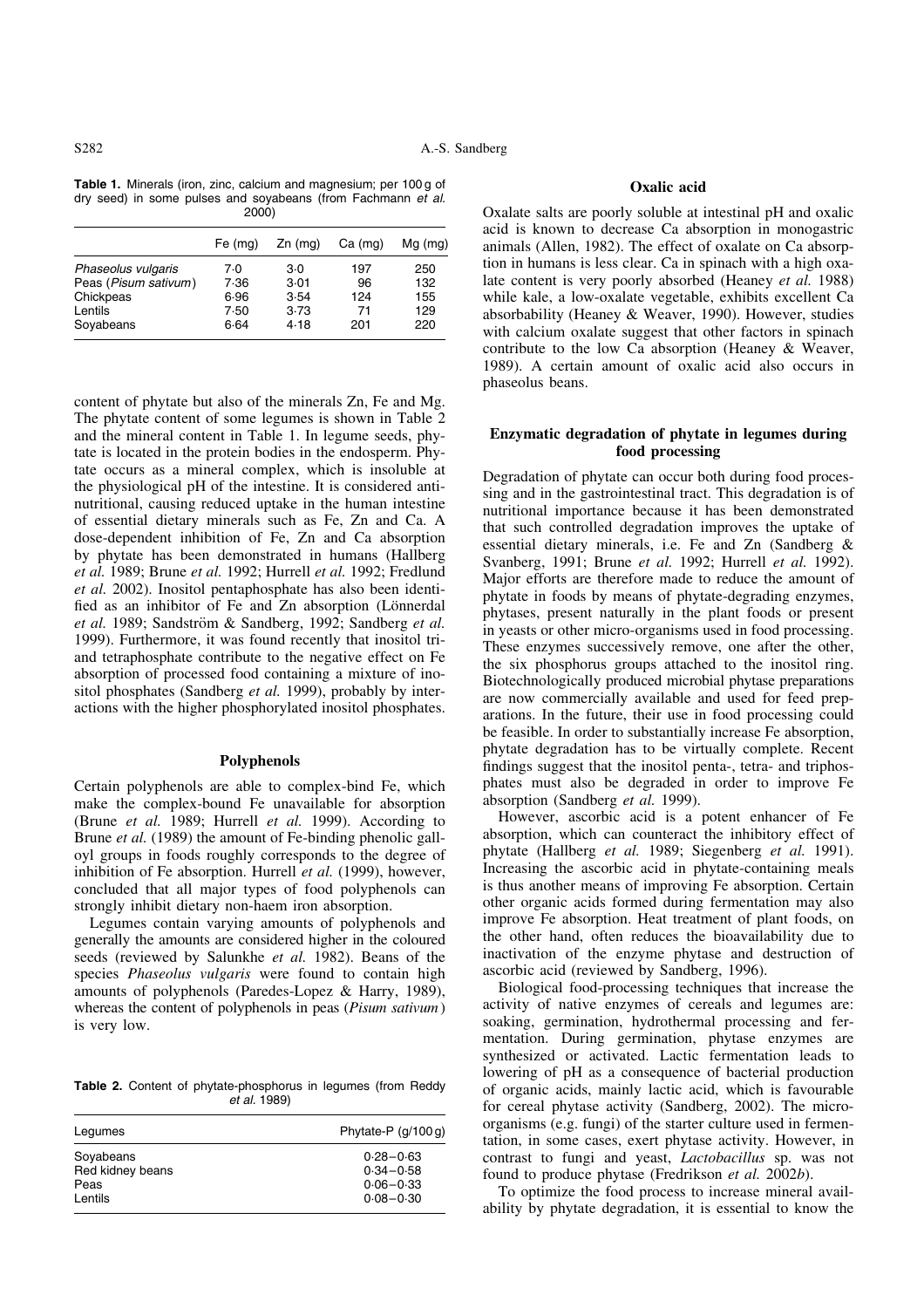optimal conditions for the phytases, which are responsible for phytate degradation in the food process. There are differences in optimal conditions for phytate degradation between plant species. Most cereal phytases have pH optima between 4·5 and 5·6, but pH optima of some legumes are neutral or alkaline (Loewus et al. 1990). Scott (1991) demonstrated an alkaline phytase extracted from different varieties of Phaseolus vulgaris. Gustafsson & Sandberg (1995) found that phytate degradation occurs in brown beans at pH 4.5 and at pH 8 at  $37^{\circ}$ C, but the highest phytate degradation was found at pH  $7.0$  and  $55^{\circ}$ C. By fermentation of pre-soaked beans, an 88 % reduction of the phytate content was obtained.

In germinated or soaked lentils, faba beans and peas, the highest phytate degradation was found at  $45^{\circ}$ C and pH 5.0, 4·0 and 7·0, respectively (Honke et al. 1999). Fredrikson et al.  $(2001a)$  achieved the most efficient phytate degradation of pea flour at pH 7.5 and  $45^{\circ}$ C. At these soaking conditions it was possible to obtain an almost complete phytate degradation in 10 h, combined with 66 % reduction of the sum of inositol penta-, tetra- and triphosphates. Favourable conditions for phytate degradation in black beans were found at pH  $5.5$  and  $50^{\circ}$ C (Greiner & Konietzny, 1997). However, compared to soaking at the mentioned conditions, a more extensive degradation was obtained by adding exogenous phytase.

### Enzymic degradation of polyphenols in legumes during processing

Enzymic degradation of polyphenols during processing should also be a possible strategy for improvement of Fe availability. Moreover, the addition of ascorbic acid was found to prevent the dose-dependent inhibitory effect of polyphenols on non-haem iron absorption (Siegenberg et al. 1991).

At least for high-tannin cereals, it has been shown that treatment with polyphenol oxidase had a reducing effect on the phenolic content (Matuschek et al. 2001). Addition of 1500 U/g resulted in a 60 % reduction of phenolic compounds and a significant improvement of Fe availability, estimated in vitro. A fungal tannase was used to decompose phenolic compounds in brown beans, but the influence on Fe availability was not determined (Gustafsson & Sandberg, 1995). Germination and fermentation of lentils were found to modify the phenolic composition. Germination reduced the amount of phenolic compounds, while natural fermentation was found to increase certain phenolic monomers (catechin) (Bartolomé et al. 1997).

# Iron and zinc absorption from legume-based diets

Fe absorption from soyabeans and soya protein products studied in single meals, using extrinsic labelling of meals with radioactive isotopes or studied by a stable isotope technique, was found to be low (Cook et al. 1981; Morck et al. 1981; Hallberg & Rossander, 1982; Hurrell et al. 1992; Davidsson et al. 1994). Fe absorption from single meals based on black beans, lentils, mung beans and split beans was found to be very low, ranging from 0·8 % to 1·9 % (Lynch et al. 1984).

Studies of meals based on white beans and soyabeans indicate that the effect of phytate on Zn absorption is less pronounced in soyabeans than in cereals (Sandström & Cederblad, 1980; Sandström et al. 1989) and that legume and animal protein are comparable, with the same Zn content. Low Zn absorption from a soya-protein-based infant formula has, however, been found (Sandström  $et$  al. 1983).

The enzymatic degradation of phytate, by addition of a microbial phytase preparation, in soya infant formula was found to improve Fe absorption significantly, provided that the removal of phytate was virtually complete (Hurrell et al. 1992). However, in the same study it was found that even after removal of phytate, soya protein itself is still relatively inhibitory to Fe absorption, probably due to the presence of Fe-binding peptides. Davidsson et al. (1994) demonstrated that the Fe bioavailability can be increased by either removal of phytate or increasing the ascorbic acid content in soya-based infant formulas. It has also been demonstrated that removal of phytate from soya formulas significantly improves Zn absorption (Lönnerdal et al. 1988).

#### The New Technologies for Improved Nutritional and Functional Value of Pea Protein project

The general objective of the EU-funded project, NUT-RIPEA (FAIR CT 95–0193), was to use new technologies to develop improved pea protein products, which are devoid of antiphysiological and antinutritional factors. The nutritional and functional properties of pea proteins suggest a high potential for use in food products. Therefore, the purpose of the project was to design and develop a technical process: (1) to prepare improved pea protein products under pilot plant and factory conditions; (2) to evaluate the functional and sensory properties of improved pea products added to a variety of foods for human consumption; (3) to screen *in vitro* and in animal models the nutritional properties and antigenicity of the protein products; (4) to develop an infant formula based on the improved pea protein products; and (5) to evaluate the formula for antigenicity and protein quality in animals and Fe absorption in humans. The results have been published recently (Sandberg, 2000).

The use of pea protein isolate could be an alternative to soya isolate. Soya formulas have been used for a long period and the nutritional status of infants fed soya formula has been well documented and found to be similar to that of infants fed cow's milk formulas. However, the bioavailability of nutrients, especially minerals, has been reported to be lower than that of milk-based formulas. The availability of Fe and Zn in a dephytinized infant formula based on pea protein was evaluated (Fredrikson et al. 2001b, 2002a). Soluble amounts of Fe and Zn were collected during simulated in vitro digestion performed in a computer-controlled dynamic gastrointestinal model. The results showed that the complete dephytinization of pea protein, by addition of a microbial phytase preparation during processing, increased the amount of Fe and Zn potentially available for absorption, by 50 % and 100 %, respectively. Also, an improved uptake of Fe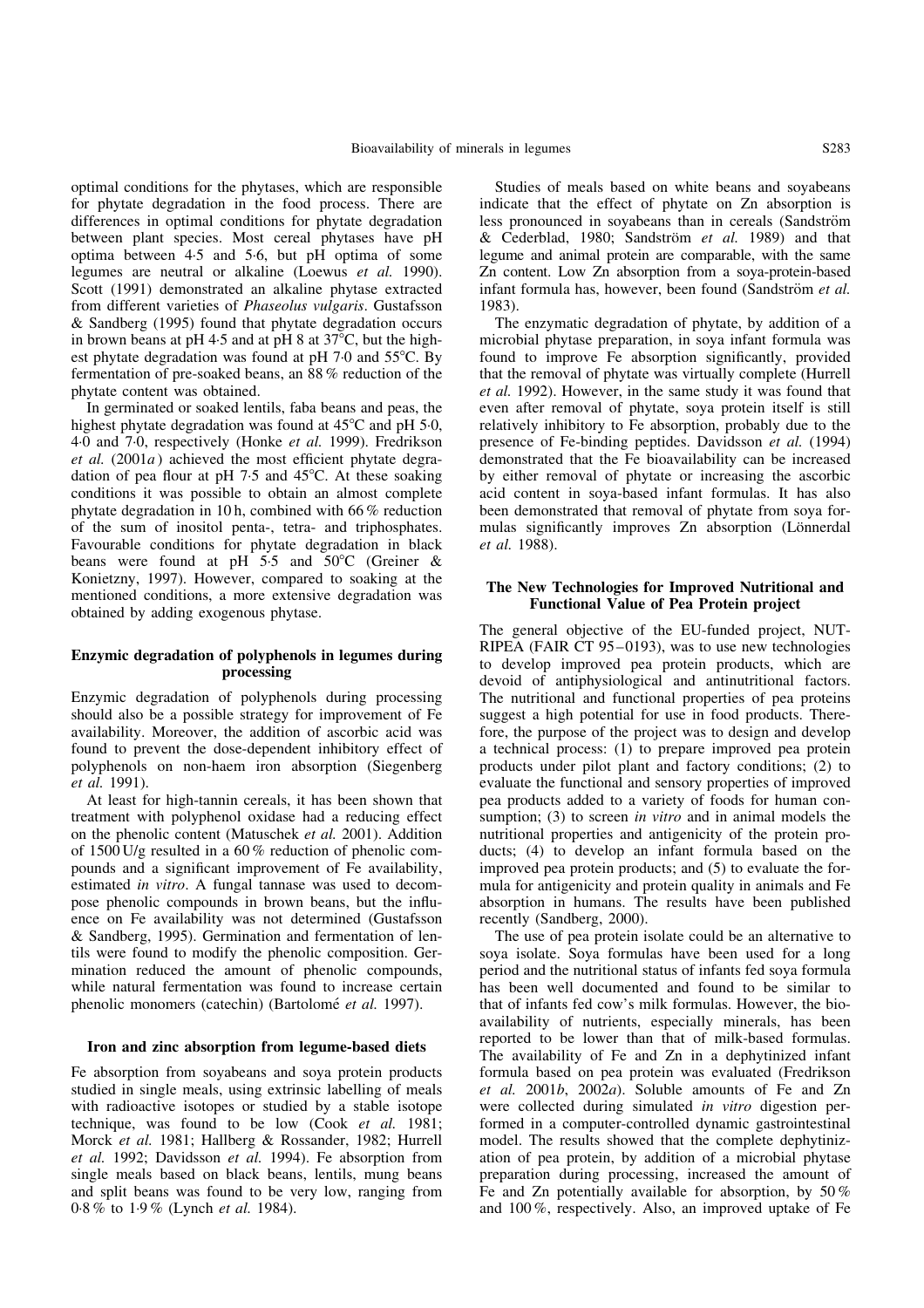was demonstrated in vitro in Caco 2 cells (Fredrikson et al.  $2002a$ ). The improvement of Fe availability was confirmed in a human study, the Fe absorption increasing by more than 50 % after phytate removal or addition of ascorbic acid to the pea protein infant formula (Davidsson et al. 2001). The data in the human study also suggest that fractional Fe absorption is higher from the dephytinized pea protein formula compared to dephytinized soya protein formulas. Pea protein may therefore be a nutritional beneficial alternative to soya protein in infant formulas, but further evaluation is needed.

#### **Conclusions**

The absorption of minerals depends on the total composition of the meal. In a balanced diet containing animal protein, a high intake of legumes does not imply a risk of inadequate mineral supply. Strictly vegetarian diets based on unrefined cereals and possibly also some legume-based diets will result in low absorption of Fe and Zn. However, the utilization of Fe and Zn, and probably other minerals, can be improved by food processes such as fermentation with phytase-producing microorganisms; soaking and germination, which degrade phytate; or addition of phytase and, in some legumes, polyphenol-degrading enzymes. In the modern food industry, the phytate content of soya-based infant formulas is of concern; major efforts are therefore being made to remove phytate. Once phytate is degraded, legumes would become good sources of Fe and Zn as the content of these minerals is high.

#### References

- Allen LK (1982) Calcium bioavailability and absorption; a review. American Journal of Clinical Nutrition 35, 783–808.
- Bartolomé B, Hernández T & Estrella I (1997) Effects of processing on individual condensed tannins from lentils. In COST 98 Effects of Antinutrients on the Nutritional Value of Legume Diets, vol. 4, pp. 32–36 [S Bardocz, M Muzquiz and A Pusztai, editors]. Luxembourg: European Communities.
- Brune M, Rossander L & Hallberg L (1989) Iron absorption and phenolic compounds. Importance of different phenolic structures. European Journal of Clinical Nutrition 43, 547–558.
- Brune M, Rossander-Hulthén L, Hallberg L, Gleerup A & Sandberg A-S (1992) Human iron absorption from bread: Inhibiting effects of cereal fiber, phytate and inositol phosphates with different numbers of phosphate groups. Journal of Nutrition 122, 442–449.
- Cook JD, Morck TA & Lynch SR (1981) The inhibitory effect of soy products on nonheme iron absorption in man. American Journal of Clinical Nutrition 34, 2622-2629.
- Davidsson L, Dimitriou T, Walczyk T & Hurrell RF (2001) Iron absorption from experimental infant formulas based on pea protein isolate. The effect of phytic acid and ascorbic acid. British Journal of Nutrition 85, 59–63.
- Davidsson L, Galan P, Kastenmayer P, Cherouvrier F, Juillerat M-A, Jercberg S & Hurrell RF (1994) Iron bioavailability studied in infants: The influence of phytic acid and ascorbic acid in infant formulas based on soy isolate. Pediatric Research 36, 816–822.
- Fachmann W, Souci SW & Kraut H (2000) Food Composition and Nutrition Tables, p. 1182. Boca Raton: CRC Press.
- Fredlund K, Rossander-Hulthén L, Isaksson M, Almgren A & Sandberg AS (2002) Absorption of zinc and calcium: dosedependent inhibition by phytate. Journal of Applied Microbiology 93, 197–204.
- Fredrikson M, Alminger ML, Carlsson NG & Sandberg A-S (2001a) Phytate content and phytate degradation by endogenous phytase in pea (Pisum sativum). Journal of the Science of Food and Agriculture 81, 1139–1144.
- Fredrikson M, Alminger ML & Sandberg AS (2002a) Improved in vitro availability of iron and zinc from dephytinised pea protein formulas, comparison of iron availability with commercial soy protein formula. Submitted for publication.
- Fredrikson M, Andlid T, Haikara A & Sandberg AS (2002b) Phytate degradation by microorganisms in synthetic media and pea flour. Journal of Applied Microbiology 93, 197–204.
- Fredrikson M, Biot P, Alminger ML, Carlsson NG & Sandberg AS (2001b) Production process for high-quality pea-protein isolate, with low content of oligosaccharides and phytate. Journal of Agricultural and Food Chemistry 49, 1208-1212.
- Greiner R & Konietzny U (1997) Phytate hydrolysis in black beans by endogeneous and exogeneous enzymes. In COST 98 Effects of Antinutrients on the Nutritional Value of Legume Diets, vol. 4, pp. 19–27 [S Bardocz, M Muzquiz and A Pusztai, editors]. Luxembourg: European Communities.
- Gustafsson E & Sandberg A-S (1995) Phytate reduction in brown beans (Phaseolus vulgaris L). Journal of Food Science 60, 149–152, 156.
- Hallberg L, Brune M & Rossander L (1989) Iron absorption in man: ascorbic acid and dose-dependent inhibition by phytate. American Journal of Clinical Nutrition 49, 140–144.
- Hallberg L & Rossander L (1982) Effect of soy protein on nonheme iron absorption in man. American Journal of Clinical Nutrition 36, 514–520.
- Heaney RP & Weaver CM (1989) Oxalate: effect on calcium absorbability. American Journal of Clinical Nutrition 50, 830–832.
- Heaney RP & Weaver CM (1990) Calcium absorption from kale. American Journal of Clinical Nutrition 51, 656-657.
- Heaney RP, Weaver CM & Recker RR (1988) Calcium absorption from spinach. American Journal of Clinical Nutrition 47, 707–709.
- Helman AD & Darnton-Hill I (1987) Vitamin and iron status in new vegetarians. American Journal of Clinical Nutrition 45, 785–789.
- Honke J, Sandberg A-S & Kozlowska H (1999) The influence of pH and temperature on endogenous phytase activity and on hydrolysis of inositol hexaphosphate in lentil, faba bean and pea seeds. Polish Journal of Food and Nutrition Sciences 8/ 49, 109–122.
- Hurrell RF, Juillerat M-A, Reddy MB, Lynch SR, Dassenko SA & Cook JD (1992) Soy protein, phytate, and iron absorption in humans. American Journal of Clinical Nutrition 56, 573–578.
- Hurrell RF, Reddy M & Cook JD (1999) Inhibition of non-haem iron absorption in man by polyphenolic-containing beverages. British Journal of Nutrition 81, 289–295.
- International Nutritional Anemia Consultative Group (1982) Iron Absorption from Cereals and Legumes. A Report of the International Nutritional Anemia Consultative Group, New York, pp. 1–44. New York: The Nutrition Foundation.
- Loewus RA, Everard JD & Young KA (1990) 3. Inositol metabolism: Precursor role and breakdown. In Inositol Metabolism in Plants, pp. 21-45 [DJ Morre, WF Boss and FA Loewus, editors]. New York: Wiley-Liss.
- Lönnerdal B, Bell JG, Hendricks AG, Burns RA & Keen CL